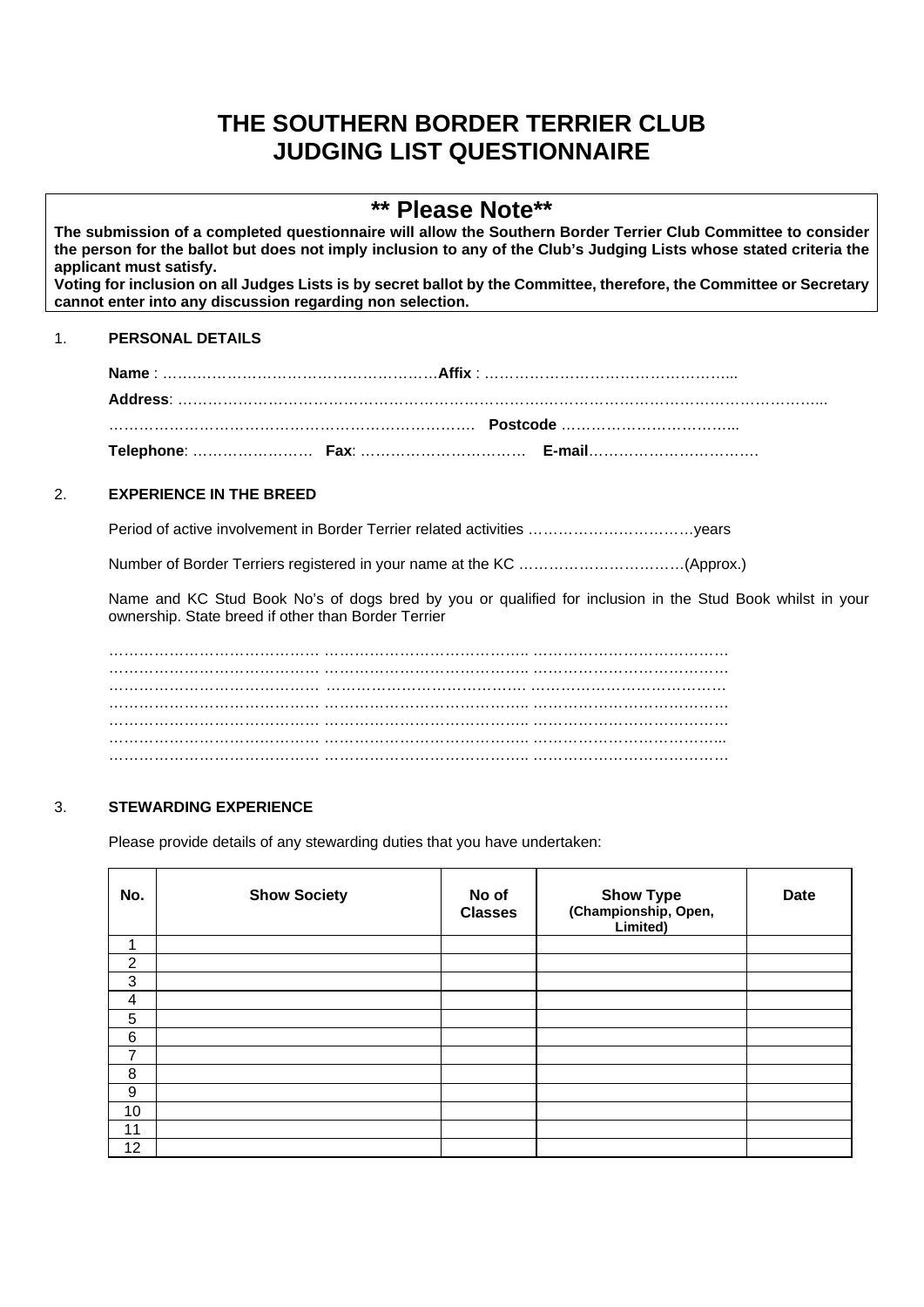#### 4. **TRAINING EXPERIENCE – please provide copies of attendance / pass certificates for 4a, b, c & d**

Please give details of Seminars, Assessments, etc. that you have attended.

| and also advise if you passed the Kennel Club Examination)                                                                                                                                                                                                            | KC Requirements of a Dog Show Judge(Please give name of Organising Club, Date of Event, KC Accredited Trainer |
|-----------------------------------------------------------------------------------------------------------------------------------------------------------------------------------------------------------------------------------------------------------------------|---------------------------------------------------------------------------------------------------------------|
|                                                                                                                                                                                                                                                                       |                                                                                                               |
|                                                                                                                                                                                                                                                                       |                                                                                                               |
| Have you passed the assessment and obtained the KC Official Certificate? YES / NO                                                                                                                                                                                     |                                                                                                               |
| Anatomy, conformation and movement (Please give name of Organising Club, Date of Event, KC Accredited Trainer<br>b)<br>and also advise if you passed the Kennel Club Examination)                                                                                     |                                                                                                               |
|                                                                                                                                                                                                                                                                       |                                                                                                               |
|                                                                                                                                                                                                                                                                       |                                                                                                               |
| Have you obtained the KC Official Certificate? YES / NO                                                                                                                                                                                                               |                                                                                                               |
| "Hands On" Assessment, the points of the dog, the structure of the dog and the conventional<br>C)<br>measurements of the dog (Please give name of Organising Club, Date of Event, KC Accredited Trainer and also advise if<br>you passed the Kennel Club Examination) |                                                                                                               |
|                                                                                                                                                                                                                                                                       |                                                                                                               |
|                                                                                                                                                                                                                                                                       |                                                                                                               |
|                                                                                                                                                                                                                                                                       |                                                                                                               |
| Have you obtained the KC Official Certificate for the "Hands On" Assessment? YES/NO                                                                                                                                                                                   |                                                                                                               |
| Border Terrier Breed Specific Seminar (Organised in accordance with KC Code of Best Practice) (Please<br>d)<br>give name of Organising Club(s), speaker(s) & and Date of Event(s))                                                                                    |                                                                                                               |
|                                                                                                                                                                                                                                                                       |                                                                                                               |
| Have you obtained a Certificate of Attendance? YES/NO                                                                                                                                                                                                                 |                                                                                                               |

Have you passed the assessment at a Breed Specific Seminar / JDP for Border Terriers? YES/NO

#### 5. **GENERAL INFORMATION**

a) Please provide below any information you consider relevant concerning your involvement with Border Terriers:

………………………………………………………………………………………………………………………… . The contract of the contract of the contract of the contract of the contract of the contract of the contract of the contract of the contract of the contract of the contract of the contract of the contract of the contrac ………………………………………………………………………………………………………………………… . The contract of the contract of the contract of the contract of the contract of the contract of the contract of the contract of the contract of the contract of the contract of the contract of the contract of the contrac ………………………………………………………………………………………………………………………… ………………………………………………………………………………………………………………………… b) Are you prepared to write and submit a critique to the Dog Press after every Border Terrier judging appointment? **Yes/No**

- c) Do you suffer from any disability which would impair your judging of Border Terriers? **Yes/No**
- d) Please indicate whether you consider yourself to be a Specialist or Non-Specialist Judge of Border Terriers.

**Specialist / Non-Specialist**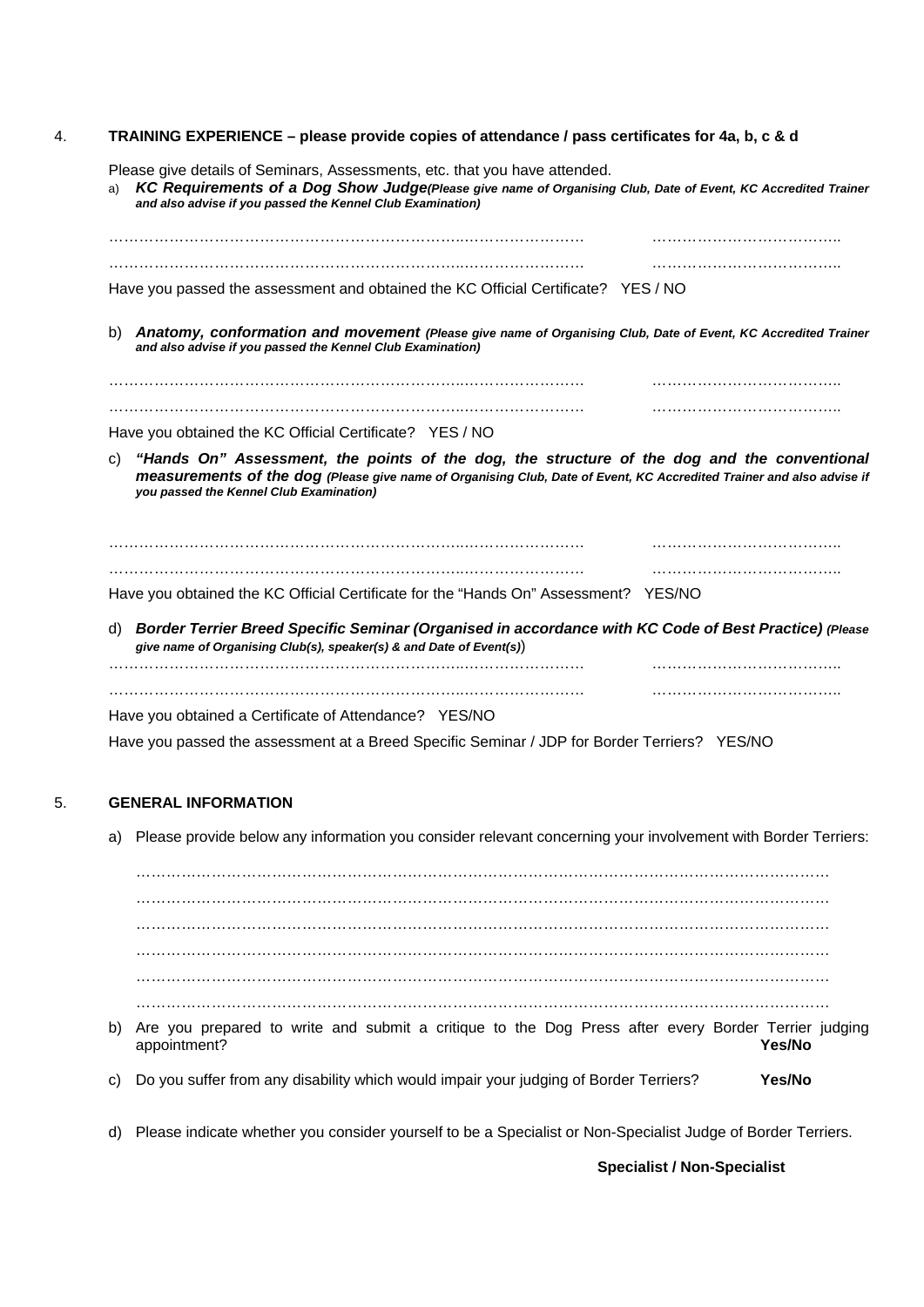## 6. **JUDGING EXPERIENCE**

## *(If necessary, additional information may be submitted on a separate sheet along with this questionnaire).*

a) Please provide the following information about your experience in judging **BORDER TERRIERS**. You should include any **confirmed** future appointments if applicable.

| <b>Date</b> | Society and Show Type<br>(Championship, Open, Limited) | No of Classes | No of Dogs<br>Entered | No of Dogs<br>Judged |
|-------------|--------------------------------------------------------|---------------|-----------------------|----------------------|
|             |                                                        |               |                       |                      |
|             |                                                        |               |                       |                      |
|             |                                                        |               |                       |                      |
|             |                                                        |               |                       |                      |
|             |                                                        |               |                       |                      |
|             |                                                        |               |                       |                      |
|             |                                                        |               |                       |                      |
|             |                                                        |               |                       |                      |
|             |                                                        |               |                       |                      |
|             |                                                        |               |                       |                      |
|             |                                                        |               |                       |                      |
|             |                                                        |               |                       |                      |
|             |                                                        |               |                       |                      |
|             |                                                        |               |                       |                      |
|             |                                                        |               |                       |                      |
|             |                                                        |               |                       |                      |
|             |                                                        |               |                       |                      |
|             |                                                        |               |                       |                      |
|             |                                                        |               |                       |                      |

**TOTALS:-** 

**\_\_\_\_\_\_\_\_\_\_\_\_\_\_\_\_\_\_\_\_\_\_\_\_\_\_\_\_\_\_\_\_\_\_\_\_\_\_**